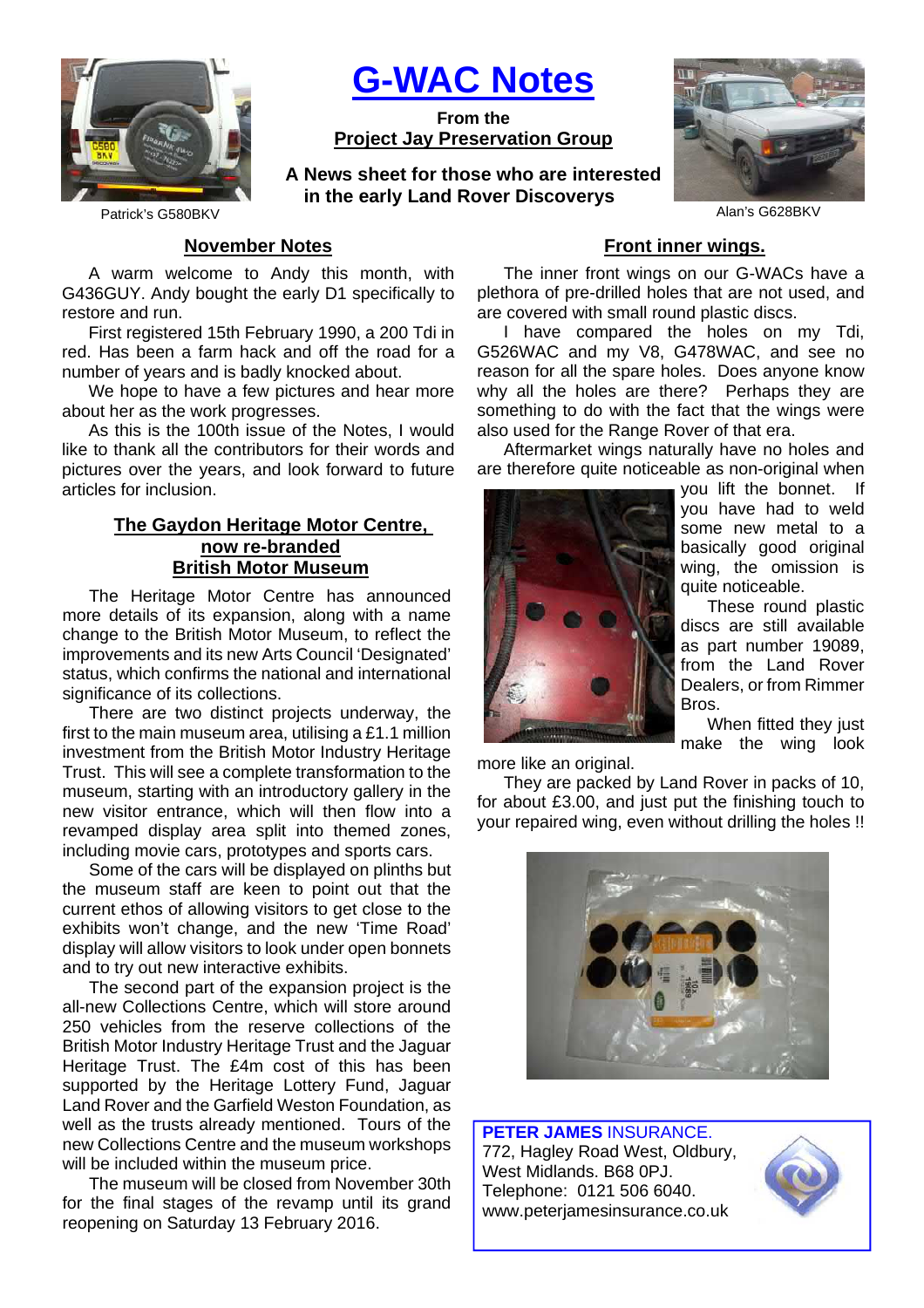# **Another G-WAC. But with a Range Rover badge this time. G175 WAC**

It was not until 1986 that Range Rovers gained diesel engines from the factory, the VM diesel from Italy. An efficient 2,393 cc inline-four, was made available as an option to the V8 petrol.



The VM engines were highly advanced and refined diesel engines for their time but were received poorly by the UK press, who tended to compare their performance to the V8 models. The 200 Tdi replaced the VM engine in 1992.

Initial research reveals that G175 WAC was first registered to the factory in August 1989, fitted with a 200 Tdi engine in this period. Possibly a test car for the engineering work needed to fit the 200 Tdi in place of the VM.

It was found in a scrap yard south of Sterling in Scotland, where it had been for several years.



My plan is to have it on display at the NEC Classic Car Restoration show in March next year. It should be running by then but not restored.

Julian

#### **G601 WAC for sale.** Built in December 1989, registered 3rd January 1990. 200 Tdi in Zanzibar (Silver) with original stripe decals. 165,000 miles. 7 seats, MoT to 27th March 2016. PROJECT JAY Recent cambelt, rebuilt injector pump and lift pump. **SERVATION** GROUP All the usual welding done, sills, boot, rear wheel arches. Suspension and brakes overhauled. Currently taxed, so can be road tested, in Somerset. EDICATED TO SAVING EARLY Offers around £3,000 for this factory registered Discovery. **LAND ROVER DISCOVERYS"** www.g-wacdiscoverys.net Chris. 07809 646778. lowechris40@gmail.com